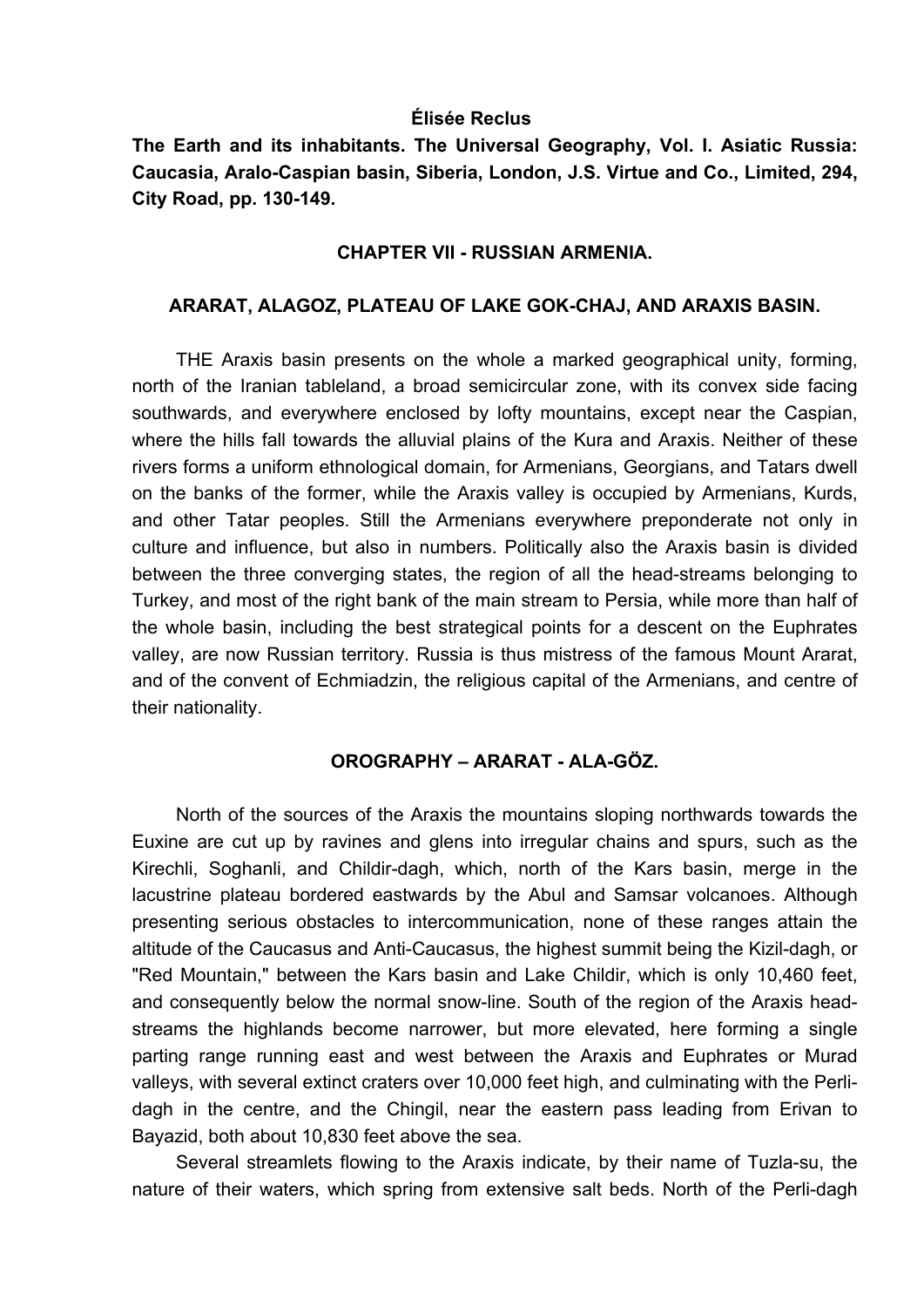stands Mount Kulpi, one of the largest masses of rock-salt in the world, rising on a tertiary plain near the point where the Araxis passes through a narrow basalt gorge above its junction with the Arpa-chai. The surrounding hills, destitute of vegetation, and composed of red, blue, green, or grey marls, impart to the landscape a most motley appearance. The Kulpi salt mines, which are confined to a central layer from 100 to 210 feet thick, have probably been longer worked than any other out of China. The Armenians tell us how Noah drew his supplies from this source, and even show the very spot where he began his mining operations. In the abandoned parts of the works hammers and other implements are frequently picked up, dating from the stone age. These objects are all made of diorite, a rock found nowhere in the district, and which must have procured from distant countries. The mining operations are still carried on in a rude manner, and owing to the absence of roads, the produce is limited to the Tiflis and Erivan markets. Between 1836 and 1876 the average yield has risen from 4,000 to 16,300 tons.

Ararat, "historical centre of the Armenian plateau," and central point of the line of tablelands stretching across the eastern hemisphere from the Cape of Good Hope to Bering Strait, rises above the eastern continuation of the volcanic chain running between the Araxis and the Euphrates. But its snowy crest towers to such a height above the surrounding mountains that they become dwarfed to mere hills, while the hilly plateau seem to stretch like plains at its base. Its very name of Ararat, probably of Aramean origin, is synonymous with supereminence, while its Armenian designation, Masis, is also said to mean "grand," or "sublime."

The Turks call it Agri-dagh, or "Steep Mountain," and the Persians Koh-i-Nuh, or "Noah's Mount." This superb mass, grander than the Hellenic Olympuses, naturally became a sacred object to the peoples of the plains, the mysterious summit whence men and animals descended to people the world. The Armenians show the very spot where Noah's ark grounded, and where it is still guarded by genii armed with flaming swords $^1$ .

Viewed from Nakhichevan, Ararat looks like a compact conic mass rising on the north-west horizon; but from Bayazid on the south, and Erivan on the north, it is seen to consist of two distinct mountains disposed in the direction of the Caucasus-Great Ararat, with a double peak in the north-west; Little Ararat, with a rounded crest in the south-east, and with a deep intervening depression. Both masses, with their counterforts, occupy an area of about 380 square miles between the plains of Bayazid

- Little Ararat ………..… 11,680 Feet.
- Intermediate Col. .... 8,785 Feet.
- Bayazid (citadel)…… 6,634 Feet.
- Echmiadzin ………….. 2,810 Feet.
- Erivan ………………….. 3,200 Feet.

 $1$  Elevations of the Araxis and neighbouring plains:  $-$ 

Great Ararat ……..…. 16,760 Feet.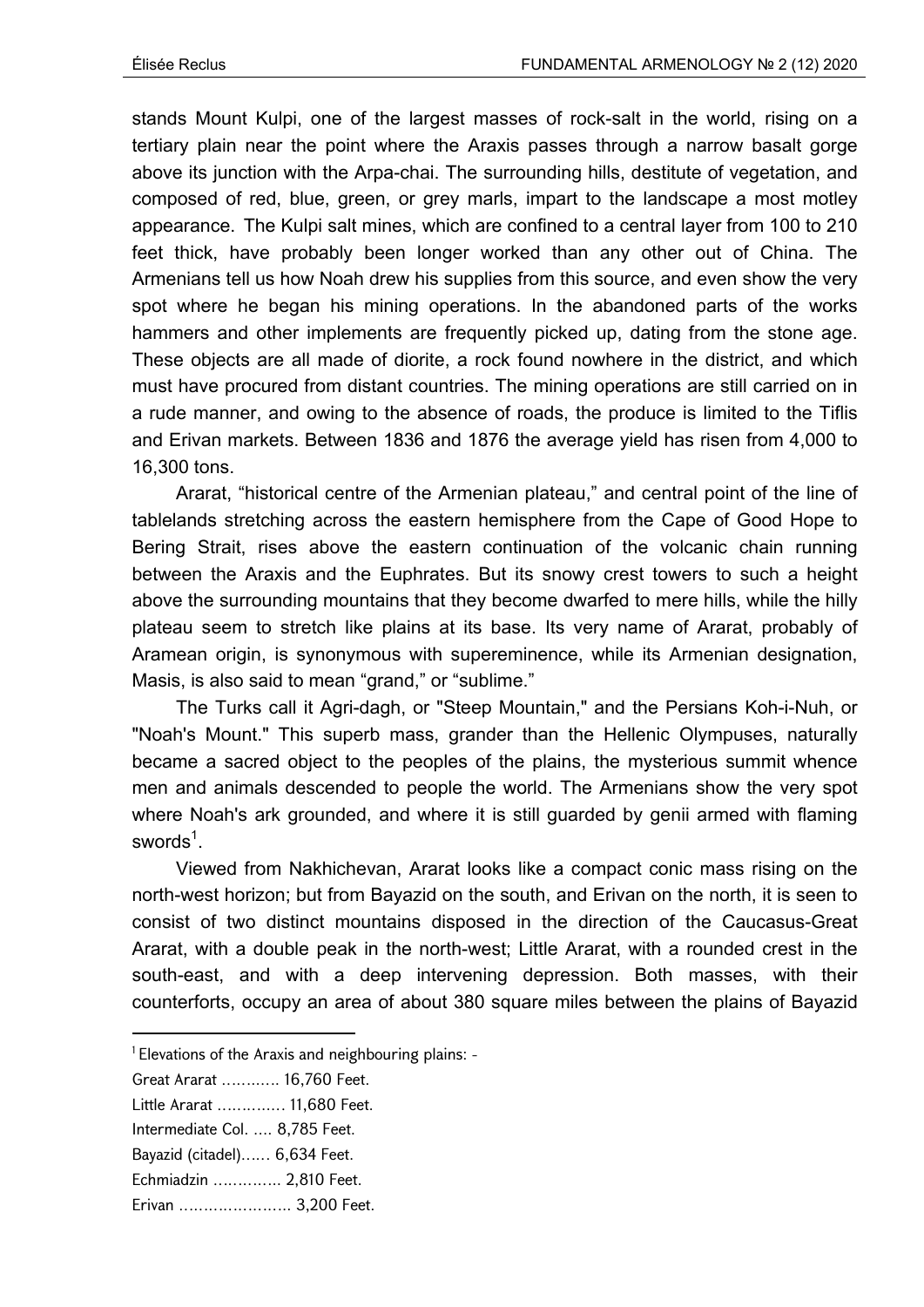and Erivan. Like those of Etna, their slopes are almost everywhere gently inclined, although the ascent is rendered very difficult lower down by occasional lava streams, and higher up by the snows, nearly always softened under the solar rays in summer. The Armenians speak of the prodigies by which too daring shepherds have ever been prevented from scaling the "Mother of the World," and the failures of Tournefort and Morier lent a colour to their statements. When Parrot at last scaled the highest crest in 1829, they unanimously denied the truth of his account, and for a long time succeeded in casting a doubt on his veracity, until the exploit was repeated by other adventurers. In 1850 Khodzko passed five whole days on the summit in order to prosecute his work of triangulation in Caucasia. He passed thence south-east to Mount Salivan, 204 miles off, and north-west to Mount Elbruz, distant 264 miles, corresponding by means of heliotropic signals with the astronomers stationed on Mount Akh-dagh, in the centre of the Gok-chai plateau.

At an elevation of 11,600 feet, Ararat is still everywhere clothed with vegetation; but herbage ceases at 12,500 feet, while nothing occurs except an Alpine flora between 13,200 and 14,300, which marks the line of perpetual snow. The species of the Upper Ararat are all either identical with, or allied to, those of the Alps, but they are much less numerous, a fact doubtless due to the greater dryness of the atmosphere on the Armenian mountain. Its fauna also is comparatively very poor. The wolf, hyena, and perhaps the panther, haunt the thickets at its base about the Araxis; but higher up nothing is met except an ibex, a polecat, and a species of hare.

Although only 3° of latitude farther south than the Pyrenees, the lower slopes are free of snow much earlier, and the snow-line itself is about a mile lower down than on the Iberian range. Still the snow reaches much further down in the ravines of erosion by which its flanks are furrowed. In several gorges these snows become true glaciers, of which the chief is that of St. James, whose cirque has undoubtedly been formed by a former eruption analogous to that of the Val del Bove on Mongibello. In more remote times the glaciers reached much lower, as shown by the scored and polished surface of the trachite rocks.

Notwithstanding the vast quantity of snow lying on its slopes, Ararat is almost entirely destitute of water. Wagner failed to discover anything beyond two springs at its base, from which mere rills trickle away amongst the stones. Hence its sides remain arid and parched, while the neighbouring mountains, also of volcanic origin, discharge torrents numerous enough to form vast and deep lakes at their foot. During dry seasons Ararat becomes altogether uninhabitable, the want of shade and moisture driving away the flocks, and even the birds of the air. It is therefore probable that the water from the melting snows disappears in crevasses, or beneath the ashes and lavas, either collecting in underground lakes, or forming a network of hidden streams. These waters, transformed to steam by the subterraneous fires, may perhaps explain the terrible eruption of 1840, when an old crater above the convent of St. James suddenly reopened, ejecting a dense vapour far above the summit of Ararat, and diffusing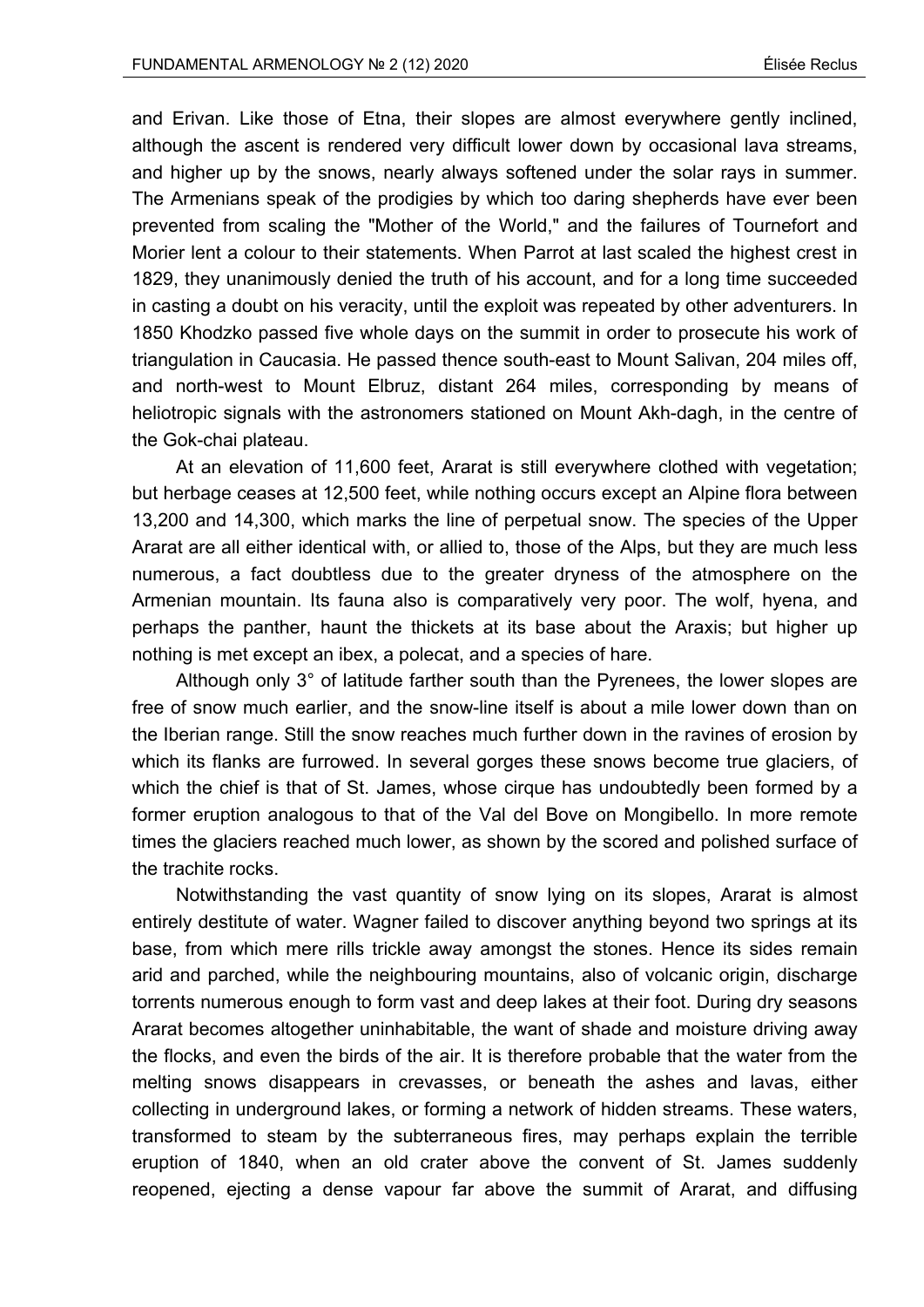sulphurous exhalations round about. The mountain groaned threateningly, casting up from the fissure vast quantities of stones and rocks, some weighing as much as 5 tons. Jets of steam escaped through numerous crevasses, and springs of hot water bubbled up from the bed of the Araxis. The convent itself disappeared beneath the débris, together with the rich and populous village of Arguri, supposed by the Armenians to be the oldest in the world, and to mark the spot where Noah planted the vine on leaving the ark. There perished on this occasion, besides the 2,000 inhabitants of Arguri, several thousands at Erivan, Nakhichevan, and Bayazid, victims of the earthquake felt at those places. Four days afterwards a fresh disaster destroyed nearly all the land under cultivation about Arguri. The water and slush, collected in the crater partly from the melting snows, burst their barriers, overflowing in long streams of mud down the slopes, and converting the plain into a vast morass. The Arguri eruption is the only one mentioned in historic times, though Ararat has been the scene of frequent and violent earthquakes. The statement of Reineggs that he saw flames and smoke emitted from the summit in 1785 is more than doubtful, for the phenomenon was witnessed by none of the natives.

The Allah-ghöz, or rather Ala-göz ("Motley Mountain"), faces Ararat from the opposite side of the Erivan plain. It is a volcanic mass, with a truncated cone 13,900 feet high, but with its counterforts occupying a wider area than its haughty rival. Its lava streams descend south and east towards the Araxis valley - west and north towards Alexandrapol, in the Arpa-chai basin. It takes its name from the diverse colours of its scoriae, pumice, and obsidians, varied here and there with herbage and bright flowers. Three of the old craters now form as many small lakes, although but few streams reach the plains, the running waters generally disappearing beneath the scoriae, and feeding the Aiger-göl, a lake lying south of the mountain, and draining through the Kura-su to the Araxis.

### **LAKE GOK-CHAI - THE KARABAGH - FLORA AND FAUNA.**

Isolated like Ararat, the Ala-göz is connected only by low ridges with the northern highlands. These run parallel with the Caucasus, and connect the volcanic chain of the Akhalkalaki plateau with the mountains overlooking Lake Gok-chai, east of Erivan. These mountains - Somkhet, Pambak, and others from 8,000 to 10,000 feet high-stand on such an elevated plateau that the ridge is easily surmounted by passes approached by long and gently sloping inclines. The Eshek-Maidan Pass, on the trade route between Tiflis and Erivan, stands at an altitude of 7,230 feet at the north-west angle of a hilly plateau, where the intersection of the various axes of the Caucasus forms a labyrinth of chains radiating in all directions, although mainly running north-west and south-east, parallel with the Great Caucasus.

The ridges maintain a mean uniform elevation, rising everywhere about 3,300 feet above the plateau forming their common base, although a few extinct cones attain a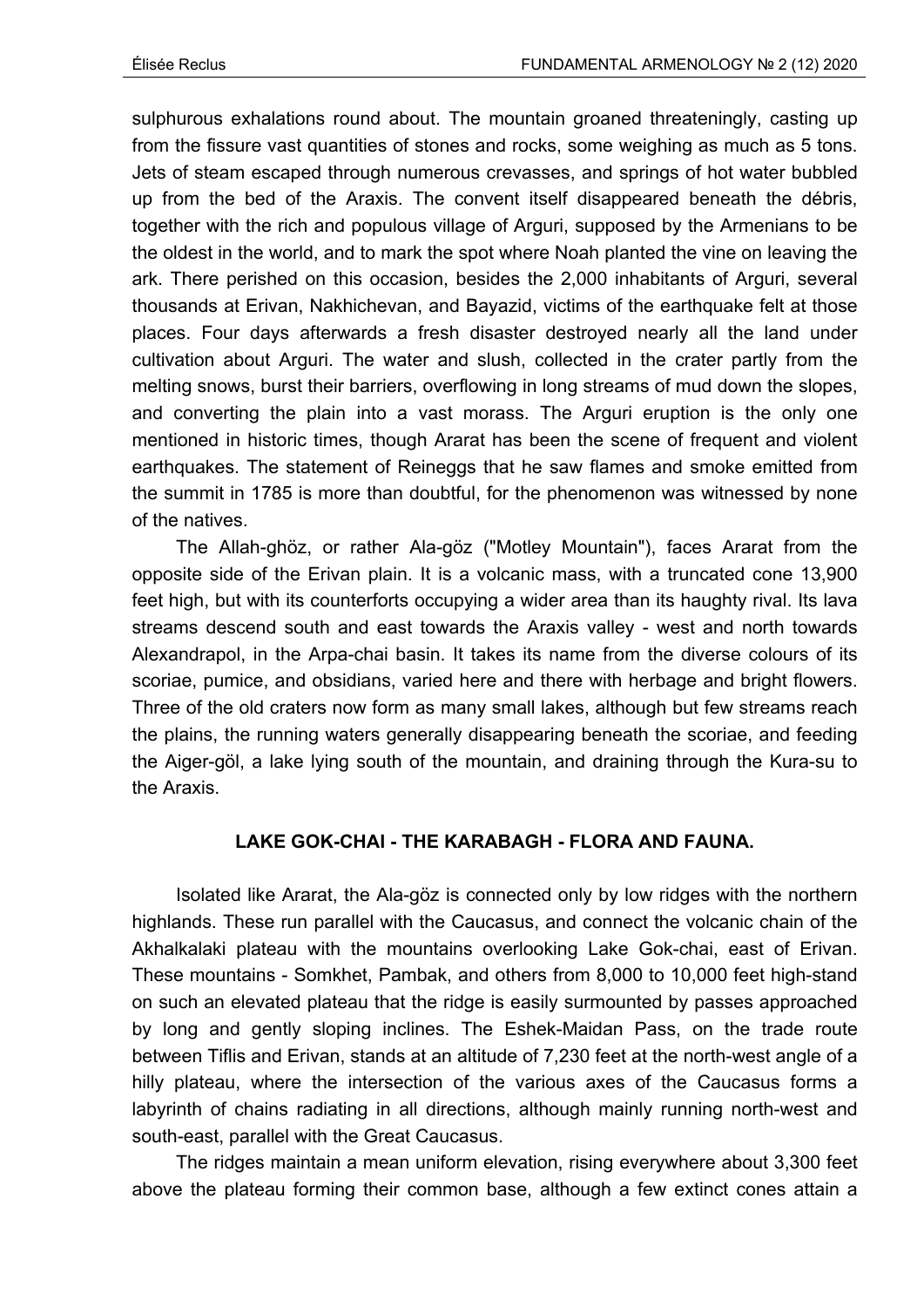relative height of 5,000 feet, or about 13,330 above sea-level. This intersection of ridges of uniform elevation explains the formation of a vast lake filling a cavity in the plateau 6,440 feet above the Euxine, and in summer only discharging its waters through Zanga, south-west towards the Araxis. This is the Gok-chai, or "Blue Water," of the Tatars, and the Sevanga of the Armenians. Although 550 square miles in extent, or two and a half times larger than Lake Geneva, Chardin is the first European traveler who mentions it. The mean depth varies from 150 to 250 feet, but its waters, fresh in the northern section, slightly brackish in the south, harbour five species only of fish, including the trout and salmon, although those are so numerous that from 2,000 to 3,000 trout have been taken at one haul.

The lake forms an irregular triangle, contracted towards the centre by two advancing headlands, and as it is everywhere encircled by grey and snowy mountains, the landscape presents on the whole a grand and solemn, though somewhat sombre aspect. The lava and porphyry slopes are perfectly bare down to the water's edge, while of the old cities nothing now survives except crumbling masses, beneath which numerous coins have been found dating from the time of the Sassanides. The villages also lie hidden away in sheltered nooks, so that little is visible beyond a few hamlets half buried in the ground, and the so-called "Tombs of the Giants," numerous tumuli scattered over the plateau, which is under snow eight months in the year. Nearly all the cultivable land has long remained fallow, so that the country has again become a desert. Till recently no craft navigated the lake, which, notwithstanding the fierce storms sweeping down from the hills, is often ice-bound in winter. On a volcanic islet in the north-west corner stands the convent of Sevan, noted throughout Armenia since the ninth century. It would be hard to conceive a more forlorn place of exile than this bleak island of black rocks, whose inhabitants are condemned to silence except for four days in the year. But the villages of the neighbouring plateau have become convalescent retreats for the people of the unhealthy town of Erivan, where dangerous fevers are endemic.

East of the Gok-chai and its encircling volcanoes, conspicuous amongst which is the Alapolarim, the labyrinth of intersecting ranges is continued south-eastwards, under the collective name of Karabagh, the Rani of the Georgians. Although the ravines preserve their snows throughout the year, not more than three or four of the crests in this region rise above the snow-line. Such are the Gämish (12,460 feet), source of the Terter, the Kazangöl-dagh, and its southern neighbour, the Kapujish (12,380 feet), continued southwards towards the town of Ordubat by steep rugged hills crowned with peaks. South of these culminating points of Eastern Armenia, and beyond the gorge of the Araxis, rise other mountains of equal height, and similarly furrowed with snowy ravines. Between the chain commanded by Mount Kapudish and the Shusha Mountains lies the Zangezûr basin, at a mean elevation of 4,000 feet, apparently an old lacustrine depression, like the Gok-chai, whose waters have been drawn off by the Bergushet and Akera Rivers, which unite before reaching the Araxis valley. In the centre of this basin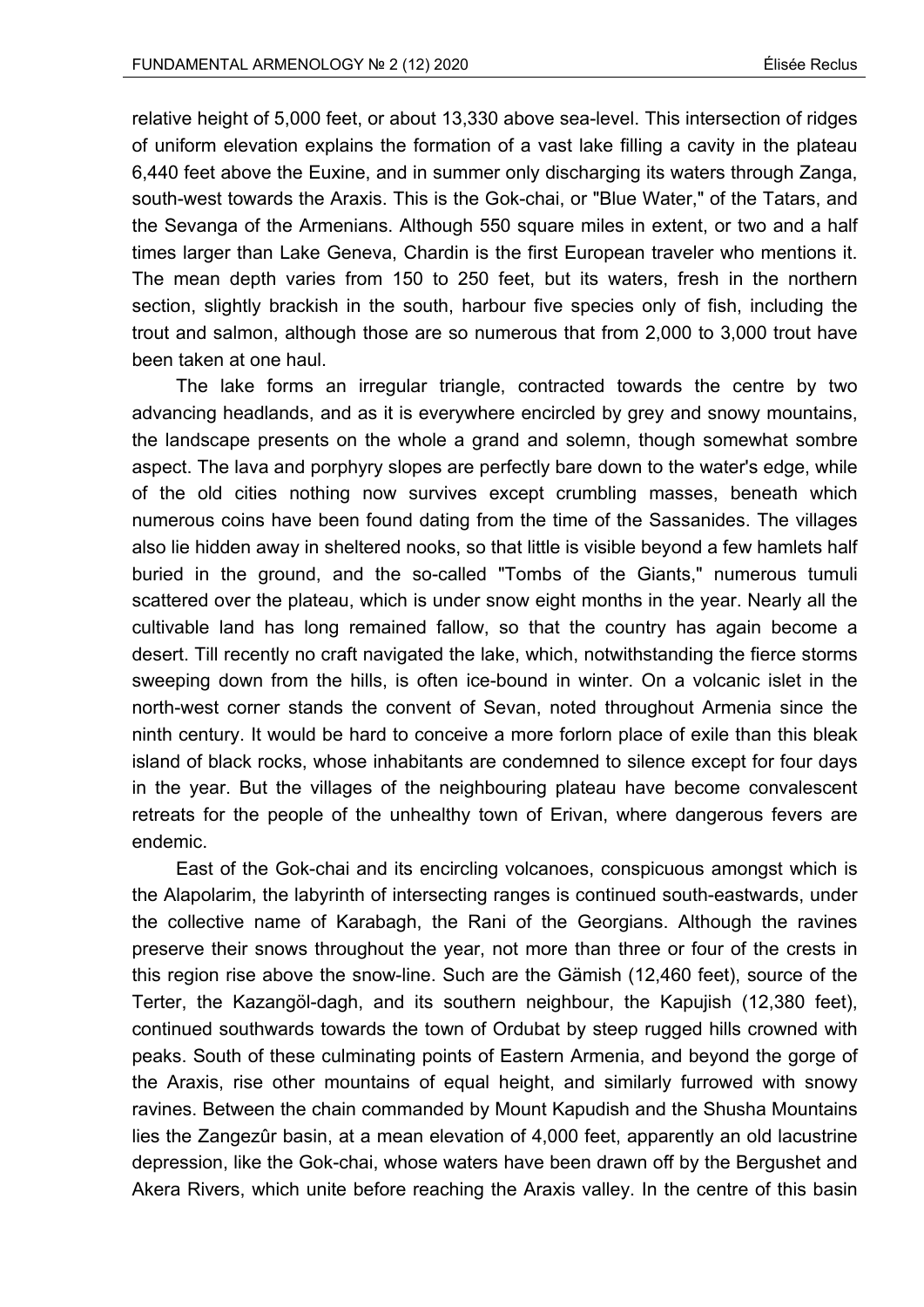the conic lshikli, or Kachal-dagh, rises to a height of over 10,000 feet, and the scoriae and ashes ejected by the surrounding volcanoes have been accumulated on the bed of the old lake to a thickness of several hundred yards, since deeply furrowed by torrents.

The flora of these highlands bears a remarkable resemblance to that of the European Alpine regions. Here are the same beeches, oaks, aspens, undergrowth, and flowering plants. The upland valleys, covered with a thick layer of black loam, are very fertile, whence probably the name of Karabagh, or "Black Garden," by which this country is known. But on the arid slopes, with the thermometer at 104° Fahr. during the summer months, little grows beyond the wild sage und other aromatic plants, while the fauna is chiefly represented by reptiles, scorpions, and formidable tarantolos (*Phalangium araneoides*). The Karabagh horses, however, which climb the cliffs like goats, are said to be the finest in Transcaucasia.

### **THE ARAXIS BASIN.**

The Araxis, or Aras, pre-eminently the Armenian river, rises beyond Russian territory to the south of Erzerum, and receives its first tributaries from the Bingöl-dagh volcano, the "Mountain of the Thousand Streams," some of which flow southwards to the Euphrates. After entering Russian Transcaucasia its still feeble volume is doubled by the junction of the Arpa-chai, or Akhurean, descending from the volcanic plateaux of Alexandrapol and the Ala-göz. Thanks to this supply, it is enabled to contribute largely to the irrigation of the Erivan basin, which would else become a desert waste. Diverted southwards by the Gok-chai and Karabagh highlands, it escapes from the old lacustrine bed through a narrow rocky gorge with falls from 200 to 270 feet broad, where its seething waters descend between steep rugged cliffs at an average rate of 15 feet in 1,000 yards, falling at one point as much as 45 feet in the same distance. Ordubat, above the Arasbar gorge, is still 3,090 feet above the Caspian, yet within 60 miles of this place the river has already reached the lowlands. After receiving the Bergushet it sweeps round the southern base of the Diri-dagh, beyond which it is joined by several torrents from the Persian highlands, ultimately joining the Kura after a course of about 470 miles. At the Diri-dagh it is crossed by the Khudaferin Bridge, attributed traditionally to Pompey, but which is certainly of more recent date. Higher up are the ruins of another bridge, referred by the natives to Alexander the Great, but which may well be a Roman structure. Below that of Khudaferin there are no other bridges, and here the former hydraulic works and irrigation canals have been mostly abandoned, so that instead of promoting the fertility of the steppe, they combine with the swamps of the Kura to render this tract of the Caspian seaboard all but uninhabitable. The Araxis is said to be showing a tendency to trend more to the right, and again separate itself from the Kura, and flow independently to the sea, as in the time of Strabo.

The Araxis basin is exposed to greater extremes of temperature than most regions in Western Asia. The climate of Erivan is even more severe than that of Tiflis, the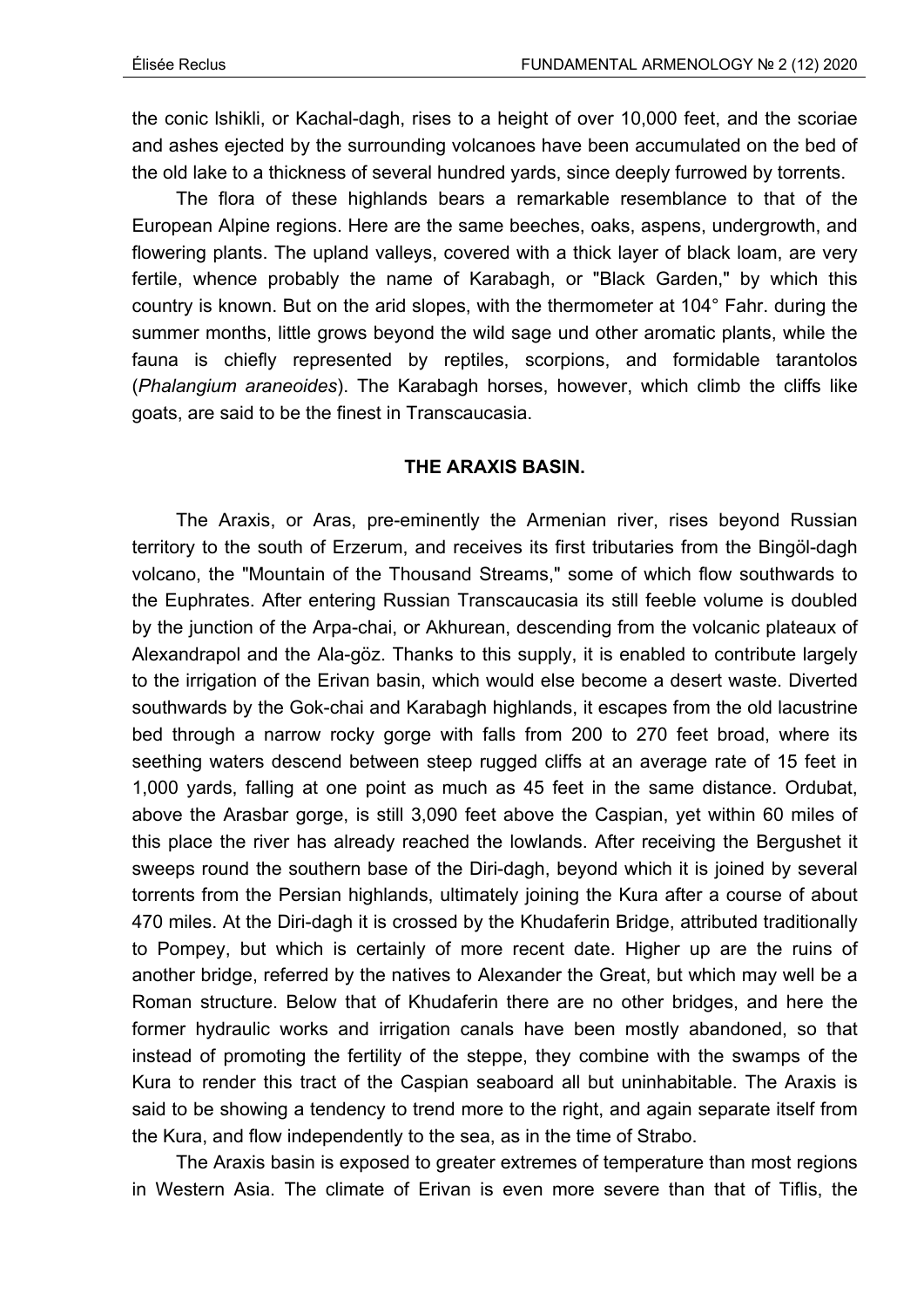temperature falling in winter to - 20° Fahr., and rising in summer to 104° and even 110° Fahr. Hence the frequency of malignant fevers and other epidemics in Erivan. "In Tiflis," says the Armenian, "the young are not to be distinguished from the old; in Erivan the living are no better than the dead." Fortunately during the summer heats the Erivan plain is swept at nightfall by a cool north or north-west wind, blowing fiercely from the Ala-göz highlands. It generally begins to blow about five P.M. and lasts the greater part of the night, but is accompanied by such clouds of dust, and even sand, that the inhabitants are confined to their houses during its prevalence. All the poplars in the neighbourhood of Erivan are slightly inclined toward the south-east.

These pyramidal poplars are a conspicuous feature of the landscape in the Araxis basin. But a more remarkable plant is the *nölbönd, a* species of elm, whose leafy branches form a vast canopy of foliage absolutely impenetrable to the solar rays. Although one of the finest ornamental trees in the world, it is found nowhere beyond the limits of Russian Armenia. The apricot grows in all the gardens, and rice, cotton, and sesame are also cultivated, besides a vine producing a strong wine of a brown colour, somewhat like sherry or madeira. But this vine has to be buried underground in winter, and regularly watered in summer. In this climate everything perishes, and the ground becomes baked like burnt clay, except where the irrigating channels convert the desert to a green oasis. The former irrigation works were all developed by the Persians, and an English engineer now proposes to distribute the waters of the Arpa-chai over the desert plains of Sardarabad. Meantime field operations are carried on in the most primitive fashion. Although skilful traders, the Armenians are bad agriculturists, but scarcely worse than their Tatar neighbours. In several districts the land is also exposed to the ravages of wild boars, which haunt the brushwood and sedgy banks of the Lower Araxis. Yet the zealous Tatars hold these unclean beasts in such horror that they will neither soil their hands by pursuing them themselves, nor allow others to interfere with them.

### **INHABITANTS - THE ARMENIANS.**

The chief nation in the Araxis basin, numerically the fourth in Caucasia, and second to the Russians alone in influence, are the Armenians, or Haï, Haïk, or Haikan, as they call themselves. The term Armenia, of Aramaean origin and probably meaning "highlands," is extremely vague, and applied in a general way to all the region of plateaux overlooked by Ararat. Armenia proper, or Hayasdan - that is, land of the Haïk has shifted its borders from century to century with the political vicissitudes and migrations of the race. At present it comprises most of the Araxis basin, a large portion of the Kura valley, all the Upper Euphrates basin as far as the junction of the two main bend-streams, the shores of Lake Van, and a few isolated tracts in Persia about Lake Urumiyah. The centre of gravity of the nation has been gradually removed northwards from the neighbourhood of Lake Van and the Eastern Euphrates valley, where a village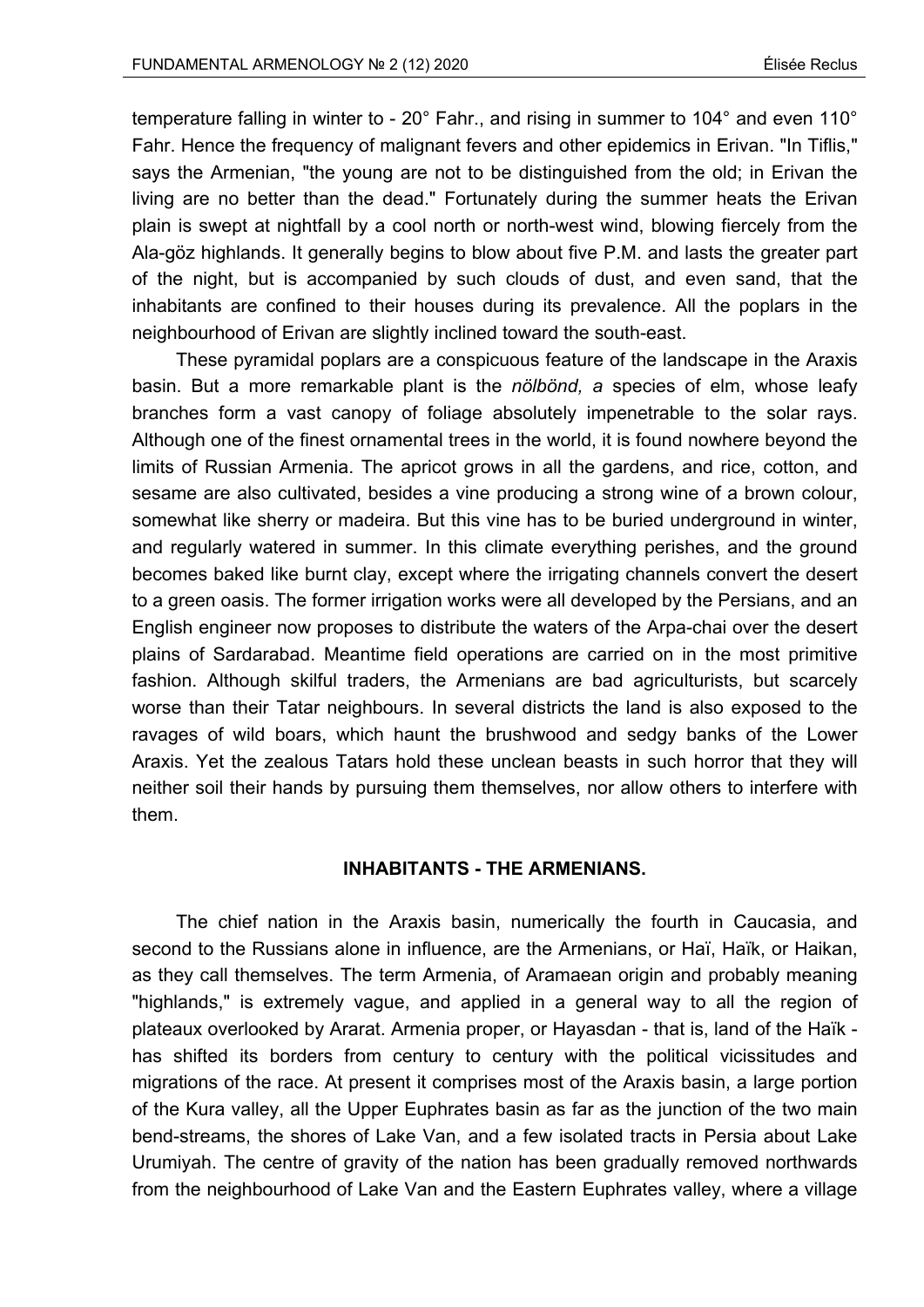still bears the national name of Haïk. But from all parts of the globe the scattered fragments of the people turn their eyes towards Ararat and the plains of the Araxis as their true fatherland. Here they are still found in the most compact and homogeneous masses, and here the Armenian tongue is spoken in the greatest purity, approaching nearest to the old language still employed in the churches, but which has ceased to be current since the close of the fourteenth century.

At the time of the Russian conquest in 1828-30, about 130,000 Armenians of Persia and Turkey migrated to the Araxis and Kura valleys, here replacing the Kurds and Tatars, who in their turn took refuge in the lands that had remained in the power of the Mohammedans. During the war of 1877-8 a similar cross migration took place. The districts of Ardahan in the Upper Kura valley, and of Kars in the Araxis basin, lost the greater part of their Mussulman inhabitants, receiving in their stead a multitude of Armenians from the Upper Euphrates, the Chorukh, and especially from the tract ceded to Russia by the treaty of St. Stefano, but restored to Turkey by the Congress of Berlin. These national movements were doubtless attended by a frightful loss of life, and even now religious and racial hatred gives rise to terrible tragedies. But the populations have, on the whole, been grouped more in conformity with their natural affinities.

Hitherto no reliable estimate has been formed of the number of Armenians in Asia Minor under Moslem rule, but they are probably less numerous than those subject to Russia.<sup>2</sup> The whole nation, usually estimated at three and even four millions, would seem scarcely to exceed two millions, of whom no less than 200,000 reside in Constantinople. Tifiis, the second Armenian city in numerical importance, lies also beyond the limits of Armenia proper, and the same is true of several other Transcaucasian towns in which the Armenian element preponderates.

Deprived for centuries of all political unity and national independence, the Armenians have been scattered over the Eastern world since the days of Herodotus, who met them in Babylon. When their country fell a prey to foreign conquerors they preferred *to* become "strangers amongst strangers than remain slaves in their native land." They migrated in multitudes, and since the eleventh century have been settled in Russia, Poland, Bukovina, and Galicia. At present they are found in all the large emporiums of trade from London to Singapore and Shanghae, everywhere distinguished by their commercial enterprise. They have often been compared with the Jews, whom they certainly equal in religious tenacity, spirit of fellowship, mercantile instincts, and commercial skill. But they are less adventurous, and whereas individual

<sup>&</sup>lt;sup>2</sup> Probable number of Armenians in the world: -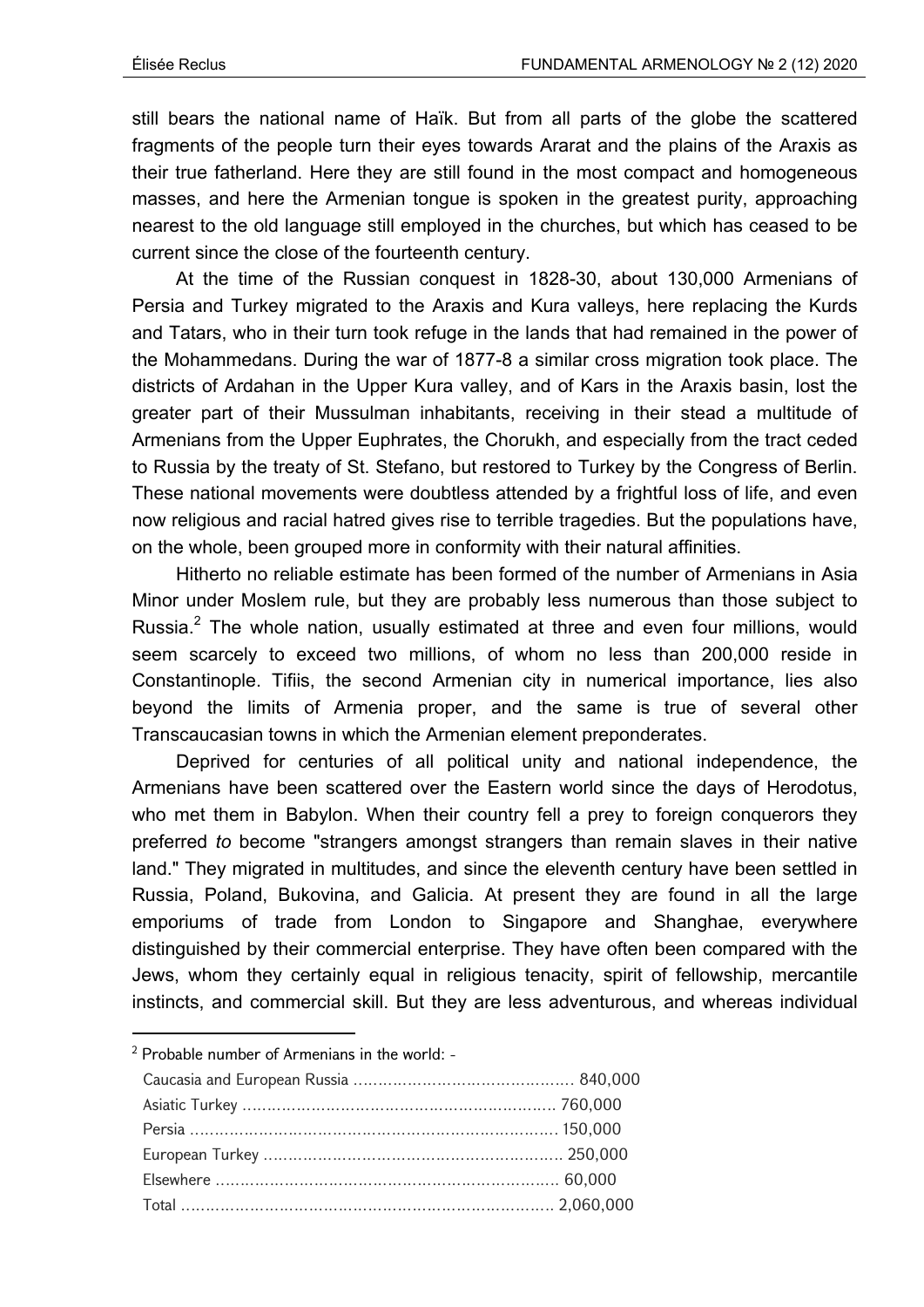Jews have penetrated to the ends of the earth, sustaining alone the struggle for existence, the Armenians seldom advance except in compact groups. The majority of the nation have also remained in their original homes, where they are far from showing the same aversion as do the Jews to agricultural pursuits. In several districts of Transcaucasia all the peasantry are of Armenian stock, and in some of their villages in the Karabagh district they are occupied temporarily as masons or carpenters, pursuits which the Jews are never found engaged in.

Nevertheless the Semitic element probably entered largely into the formation of the Haïk race, for numerous migrations and even transportations in mass have taken place from Palestine to Armenia. The Haïks may in a general way be regarded as Aryans closely allied to the Persians; but during the incessant wars, conquests, and migrations of the last four thousand years they have become mingled with all the neighbouring peoples, and especially with the Jews, multitudes of whom were removed by the Assyrian kings to the Armenian highlands. The Bagratides, the most famous royal race that has ruled over Hayasdan and Georgia, even claim to be descended from David of Israel. Amongst the other foreign elements said to have exercised a considerable influence on the nation, mention is made of the Mamigonian tribe, introduced in the third century of the new era into Somkhet, in Armenia, by a prince of Jenasdan - that is, of China. But the chroniclers show clearly that most of these foreigners, arriving, like the Normans and Varangians, as warriors and mercenaries, were in fact Iranians, probably allied to the Tajiks of the Oxus basin.

The Armenian language is included by all philologists in the Aryan family. Its affinities are chiefly with the Bactrian ("Zend"), its syntax is completely Iranian, and its vocabulary greatly resembles the Greek and Slavonic. Although very harsh and abounding in consonants, it rivals the Hellenic in its wealth of words and grammatical forms, as well as in its flexible structure and unlimited power of word-building. Still the numerous modern varieties have borrowed largely from Turkish and Georgian, and the speech current in the Lower Araxis basin is a veritable jargon, in which the Tatar element at times prevails over the Haïkan, while in Shirvan numerous Armenian communities have forgotten their mother tongue as completely as have the more distant settlements in Bukovina and Transylvania. In the convent of Echmiadzin, where it is spoken in its purest form, it still remains a purely Iranian dialect, whose origin and development are well illustrated in a local literature, continued uninterruptedly over a period of two thousand years. Rock inscriptions in the cuneiform character occur in the Van district. Other Haïkan documents are extant in Persian and Greek letters, and in the flourishing literary period (fifth century A.D.), when three hundred schools were open in the country, the peculiar alphabet now in use was introduced. The people still show a great love of instruction; schools are supported in all the communes; and the villagers have often to contend either with the Russian Government, or with the clergy, jealous of the influence exercised by their teachers. The scientific and literary movement has become very active, and in proportion to their numbers the Armenians probably print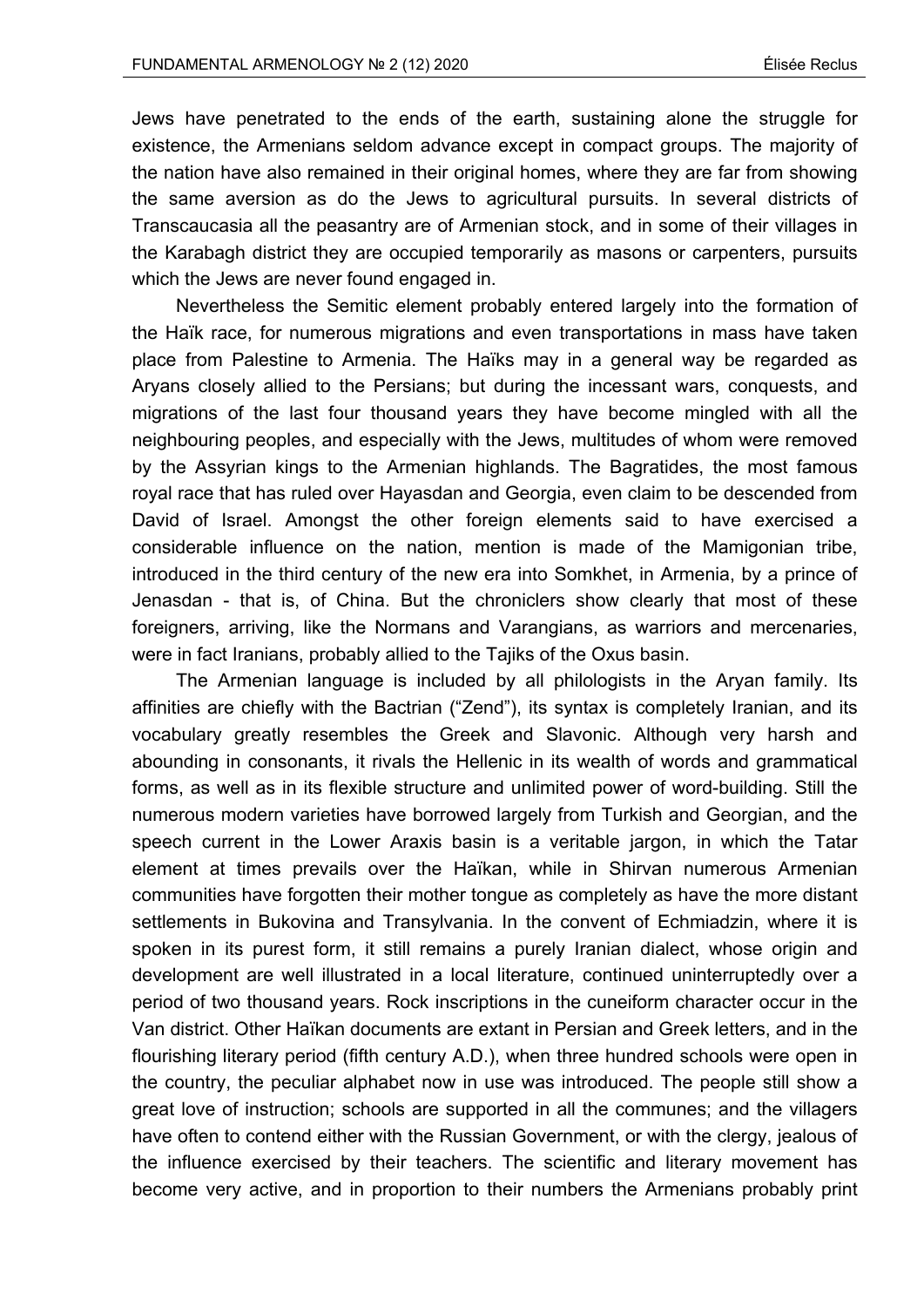more books than any other people in the empire. To the former theological, historical, metaphysical, and grammatical works are now added translations of foreign masterpieces, and even in Anatolia are found close students of French literature. In 1854 about twenty-two Armenian presses were at work in Europe and Asia, issuing periodicals in Tiflis, Constantinople, and other towns, and publishing the old monuments of the language, especially in Moscow, Vienna, Paris, and Venice. The most famous establishment of this sort abroad is the convent founded in 1717 by the monk Mekhitar, or the "Consoler," in the island of San Lazzaro, near Venice. Here are published many valuable documents, and in the library are preserved some rare Oriental manuscripts.

The Mekhitarists, like most of the communities residing beyond the limits of Transcaucasia and Turkey, belong to the United Armenian rite, in union with the Roman Church, while preserving some of their traditional practices. But the bulk of the nation in the Euphrates and Araxis valleys have remained faithful to the old Orthodox cult. The dogmatic differences dividing the nation into two hostile religious sects turn chiefly on the nature of Christ, hell, and purgatory, the authority of the councils, the ecclesiastical hierarchy, and sundry rites. But beneath the outward teaching of both forms are preserved numerous symbols dating from still older religions. The Armenian was the first nation converted in mass by Gregory the "Illuminator," about the beginning of the fourth century. But while changing its deities, it lost few of its traditions, and modified its worship very gradually. The sacred fire is even still commemorated, as in the days of Zoroaster. On the annual feast a recently married couple consume in a copper basin the richest fruits of the earth, dowers of all sorts, ears of corn, the vine and laurel branches. On all important occasions the people turn towards the sun as if to seek for aid from that source. During the great feasts bulls or rams crowned with wreaths and decorated with lighted candles are led into the churches or under the sacred trees, and afterwards sacrificed with songs and prayers - evidently the sacrifice of Mithra bequeathed by the old to the new religion.

The "Katholicos," or spiritual bead of the nation, derives his power from the possession of a precious relic, the right hand of the martyred Gregory. Chosen by the dignitaries of Echmiadzin when not designated by his predecessor, he is obeyed by all his co-religionists of the Gregorian rite; he names the bishops, who are nearly always selected from the monkish communities; and he addresses the Patriarchs of Constantinople and Jerusalem as a superior. Hence the extreme importance attached by the Russian Government to the possession of Ararat and the sacred convent of Echmiadzin. By seizing this strip of territory, so renowned throughout the East, the Muscovites have at the same time secured the spiritual ruler of over 2,000,000 human beings. The St. Petersburg authorities, who usually view with scant favour all religions antagonistic to the Orthodox Greek, have accordingly been careful to treat the Katholicos with the greatest respect, thus acquiring a sort of protective right over all the Armenians settled in Turkey. On several occasion excessive zeal for the "Russification" of all the inhabitants of the empire has doubtless led to acts of violence and oppression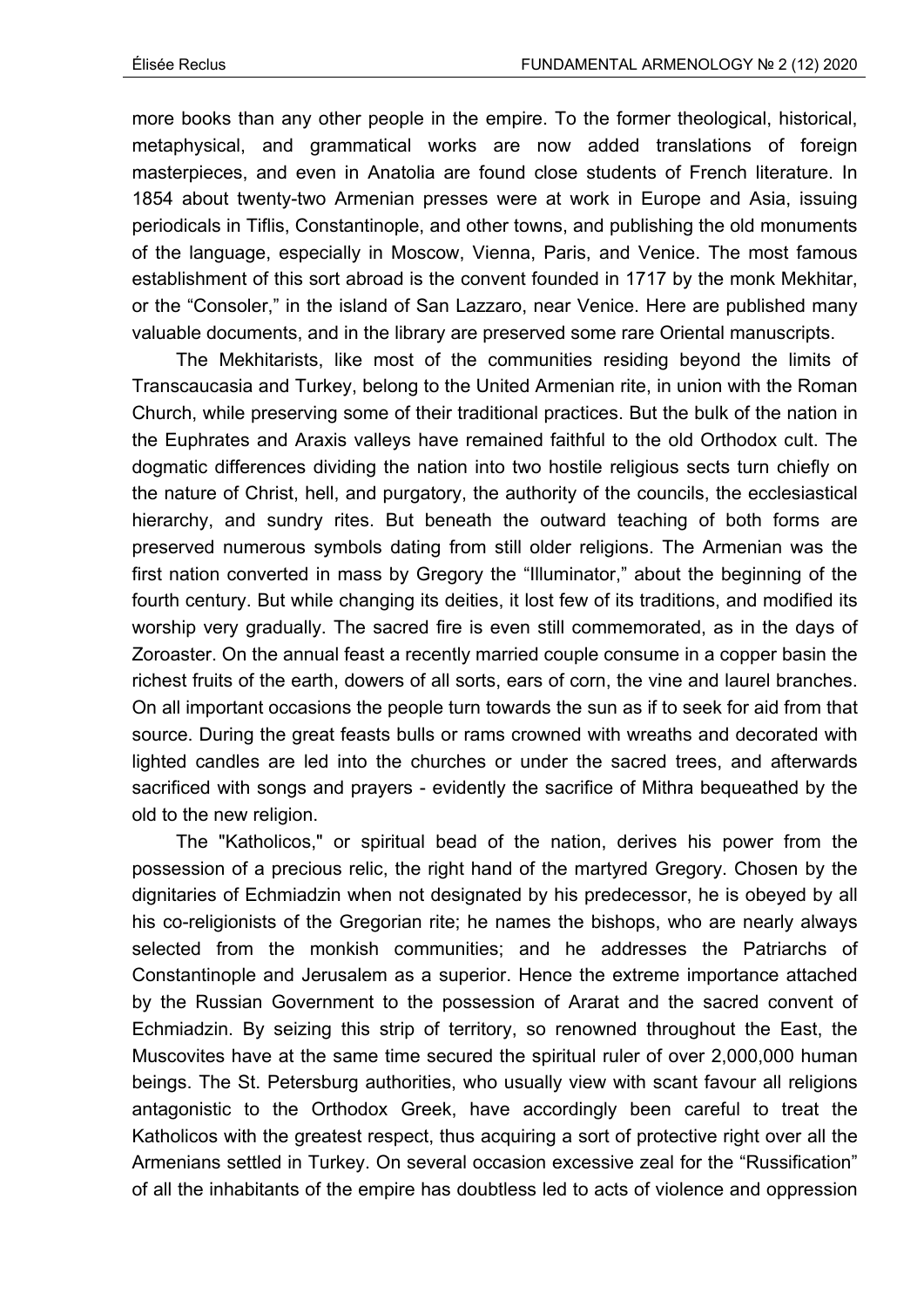even in Armenia. But the caprice of governors and political dreams do not prevent the Armenians from, on the whole, exercising a considerable influence in the empire - an influence due to their knowledge of languages, to their tact, often even to their intriguing spirit and adroitness in gaining access to the bureaucratic circle. They have long enjoyed a large share in the government at Constantinople, and they have already begun to play a part in St. Petersburg analogous to that often exercised by wily Italians at the French courts. Even in Transcaucasia they are gradually taking possession of the soil and constantly encroaching on their Tatar neighbours.

The Armenians of Russian Transcaucasia differ little in their physique from the Georgians, except that their features are generally rounder, their neck shorter and thicker. Many are inclined to obesity, probably from their sedentary habits. With fine heads of brown hair, large, black, and languid eyes, they seem to be of a gentle and almost melancholy temperament. Yet they do not lack valour in resisting attacks, as shown by the Seven Years' War of Independence, which they sustained in the beginning of the eighteenth century against the Persians in the Karabagh highlands, and since then in many local revolts against the Turks. Though they do not go about armed with an assortment of pistols and daggers, like the Georgians of the Rion basin, they have contrived far better to preserve their liberties, and have never fallen under the hard yoke of serfdom, which has been the lot of most of their neighbours. Notwithstanding the prevailing ignorance, they betray a remarkable degree of intelligence and aptitude, especially in the acquisition of languages. It has been said that "the intelligence of the Georgians is only in their looks, whereas that of the Armenians is in their head." But on the whole they seem to take life too seriously, and are somewhat indifferent to the charms of poetry, although they have produced some good poets even in recent times. Their favourite studies are theology, metaphysics, and philology, and their influence has been chiefly felt in the more solid walks of literature. Fragments of Eusebius, Philo, Chrysostomus, and other Greek fathers, which were supposed to have been irrevocably lost, have been found in old Armenian translations by the Mekhitarists of Venice and Vienna.

In most places the Armenians keep themselves aloof from the surrounding populations, generally forming distinct trading communities, and in the Tatar and Georgian towns rendering themselves no less indispensable, hated, and despised than the Jews in East Europe and Germany. But popular feeling is of little consequence to men living quite apart in the seclusion of the family circle, where they still practise patriarchal habits. The grandfather commands - children, sons-in-law, and grandchildren obey. The wife, condemned to silence till the birth of her first child, wears round her neck and the lower part of her face a thick bandage concealing the mouth, and obliging her to converse in signs like a dumb creature. Even after childbirth she speaks only in a low voice till advanced in years, but undertakes all the household duties till the marriage of a sister-in-law. Strangers are rarely welcomed into the domestic circle, and many villages might be traversed without suspecting them to be inhabited, so completely are dwellings and gardens walled off from the outer world.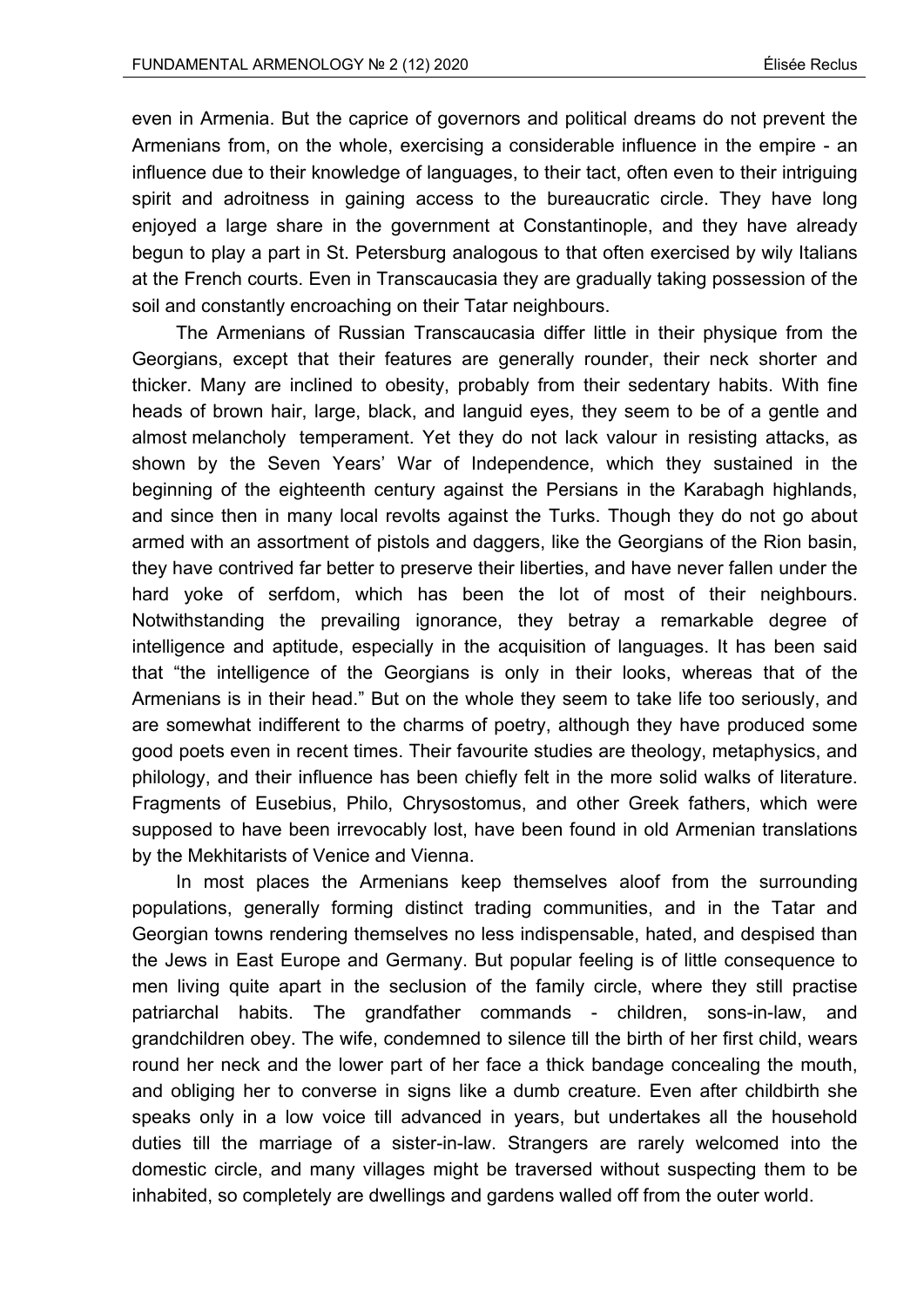The Tatars of the Lower Araxis valley differ in no respects from the Turki tribes of the Kura basin. Here also are found a few Gipsies, besides some Kurdish herdsmen, mostly temporary immigrants from Persian and Turkish Kurdistan. Amongst them are several hundred Yezides, regarded by all their neighbours with a sort of horror as devilworshippers. The sedentary Kurds are numerous only in the Zangezur district, southeast of the Gok-chai, where they number about 13,000, mostly assimilated in dress, and often even in speech, to the Tatars.

# **TOPOGRAPHY.**

The chief town of the Upper Araxis valley is Kaghizman, pleasantly situated in the midst of trailing vines, cherry, apricot, peach, and other fruit trees. In the same district, but on a tributary of the main stream, lies the capital of Upper Russian Armenia, the celebrated city and fortress of *Kars,* thrice conquered from the Turks in 1828, 1855, and 1877, and definitely ceded to Russia in 1878. Even before the Russo-Turkish wars it had often been exposed to attack. Capital of an Armenian kingdom during the ninth and tenth centuries, it was sacked by Tamerlane, by Amurat III., and again by the Persians, its strategical importance constantly attracting the attention of invaders. For it occupies a central position between the upper basins of the Kura, Araxis, Chorukh, and Euphrates, commanding all the mountain passes between those valleys. At this point the Kars-chai, confined in a narrow rocky bed, makes a double bend, first partly encircling the town, and then sweeping round the citadel. Built of lava blocks, and standing on a black basalt eminence, Kars could formerly defy the attacks of its assailants. But since the invention of artillery it was found necessary to fortify the surrounding heights, and during the late war the eleven detached forts enclosing an entrenched camp formed a line of defence 11 miles in circumference. These forts, with their basalt and obsidian rocks, are the only attractions of a town which, although 6,150 feet above sea-level, enjoys a considerable trade.

A carriage road descending eastwards from the Kars-chai to the Arpa-chai valley connects Kars with *Alexandrapol,* a Russian stronghold whose fortifications have been continued almost uninterruptedly since 1837. At that time nothing existed here except the village of Gumri, peopled by Armenian refugees. Situated near the east bank of the Arpa-chai, in a basin commanded on the south by the Ala-göz, and 1,330 feet lower down than Kars, Alexandrapol lies in a better-cultivated district, abundantly watered by the Arpa-chai. It succeeded to *Ani,* former residence of the Armenian Bagratides, which was destroyed by an earthquake in 1319, and whose extensive ruins still cover a triangular headland overlooking the right bank of the Arpa-chai. According to probably exaggerated accounts of the native chroniclers, Ani had at one time a population of 100,000, with 1,000 churches and other public buildings.

South-east of Ani is *Talish,* which also seems to have been an Armenian capital, the ruins of whose high walls and towers now afford shelter to a wretched hamlet. The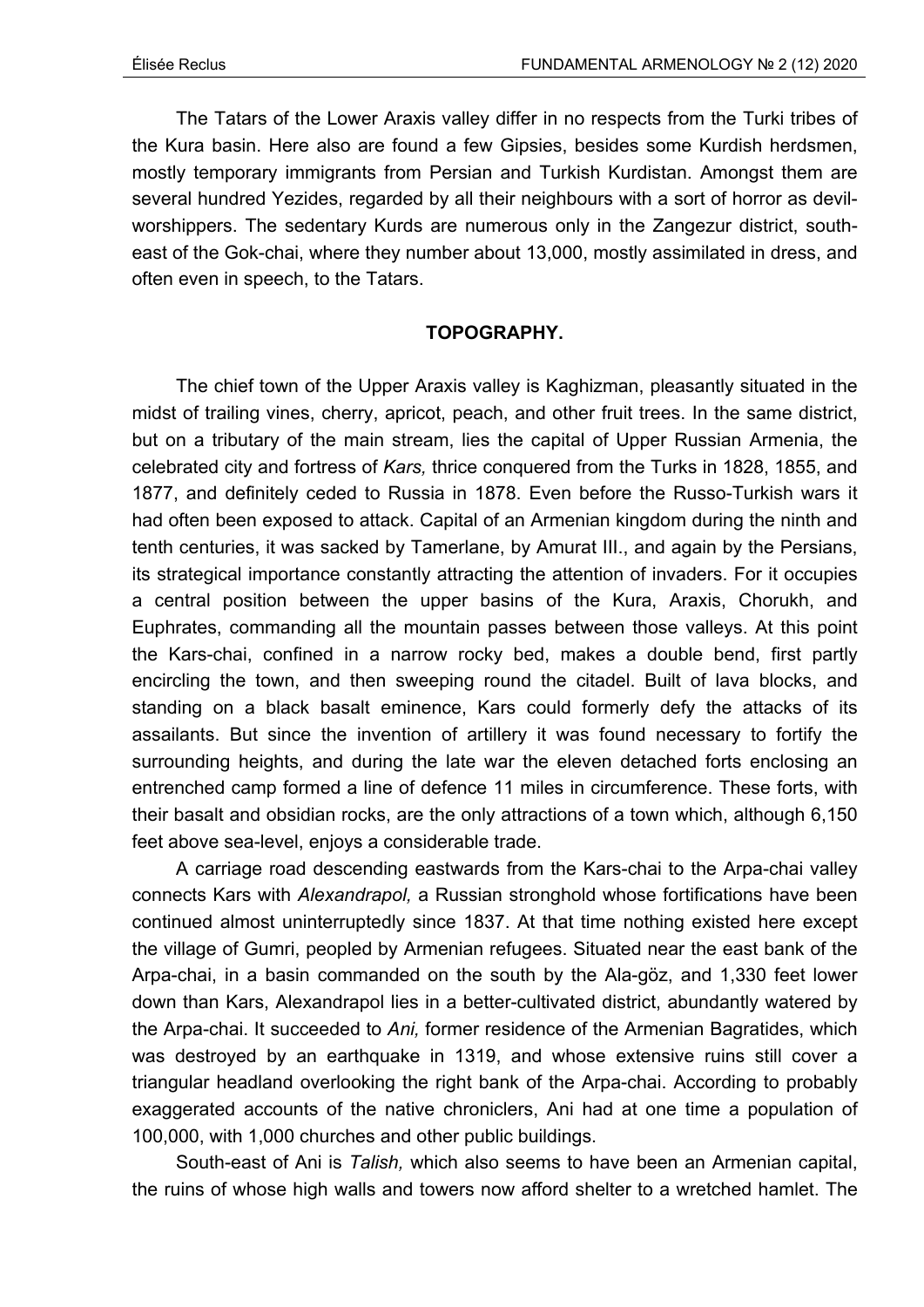whole of the Lower Arpa-chai valley is a land of ruins. To the west are the remains of *Pakaran,* or "Assembly of the Gods," and a little farther south those of two other capitals, *Erovantashad* and *Erovantagerd,* built successively by Erovan II. north of the Araxis and Arpa-chai confluence, and said to have formerly contained 30,000 Jewish and 20,000 Armenian houses. *Armavir,* also founded by the same king, has left but few remains on a hill overlooking the plain skirted by the Kara-su Canal, near the Araxis. Lastly, south of this river stands *Kara-Kaleh,* the "Black Castle," wrongly supposed by some to have been the ancient Tigranocertes, but still a most picturesque object perched on a frowning precipice, with towers built of alternate rows of red porphyry and black lava, at whose feet rush the foaming waters of a mountain torrent.

*Echmiadzin,* the present religious capital of the Haïkans, lies to the west of Erivan, nearly in the middle of the plain. In the neighbourhood is the small town of *Vagarshabad,* but Echmiadzin itself is little more than a vast convent surrounded by a cob-wall, and commanded by a church with pyramidal belfry and side turrets. The lower story of the buildings is concealed by a plain quadrangular enclosure of dull grey walls, so that there is nothing to relieve the monotony of these heavy masses except the surrounding thicket of poplars and fruit trees, a few flower beds, and limpid streams. Yet this monastery, whose name means "the only son has descended," is the capital of the Armenian world. Here, according to the legend, the "Son of God" appeared to Gregory the Illuminator, and at one thunder-stroke hurled the pagan divinities beneath the earth. For here formerly stood Ardimet-Kaghat, the "City of Artemis," the "Armenian Venus," to whose shrine worshippers flocked from all quarters. The deities have changed, but for at least five-and-twenty centuries this has remained a hallowed spot. The library contains six hundred and thirty-five old manuscripts, and its printing-press, the oldest in Armenia proper, publishes a periodical and some popular works. One of the bells bears a Tibetan inscription with the famous mystic words, *om mani padmi hum,* showing that at some unknown epoch Armenia must have had relations with the Buddhist world.

*Erivan,* capital of the chief government in Russian Armenia, and the second city of the Araxis valley, stands at the north-east angle of the old lacustrine basin traversed by the river, and on the banks of the Zanga, here diverted into a thousand irrigating rills. It is chiefly inhabited by Armenians, who have succeeded to the Tatars occupying it under the Persian rule. It holds an important commercial and strategical position at the entrance of the upper valley leading to Tiflis and the Kura basin over the Gok-chai plateau, and its fortress, perched on a columnar basalt cliff, has been the scene of many stirring events. Built mostly in the Persian style, it boasts of some picturesque structures, including a handsome mosque decorated with arabesques, and shaded with magnificent elms. The district, commanding a superb view of Ararat, is very fertile and well watered. But the wretched climate, with its violent changes of temperature, dust, and fevers, would soon depopulate the place, but for its extreme strategical importance on the Turko-Persian frontier and the rich rock-salt mines in the neighbourhood. In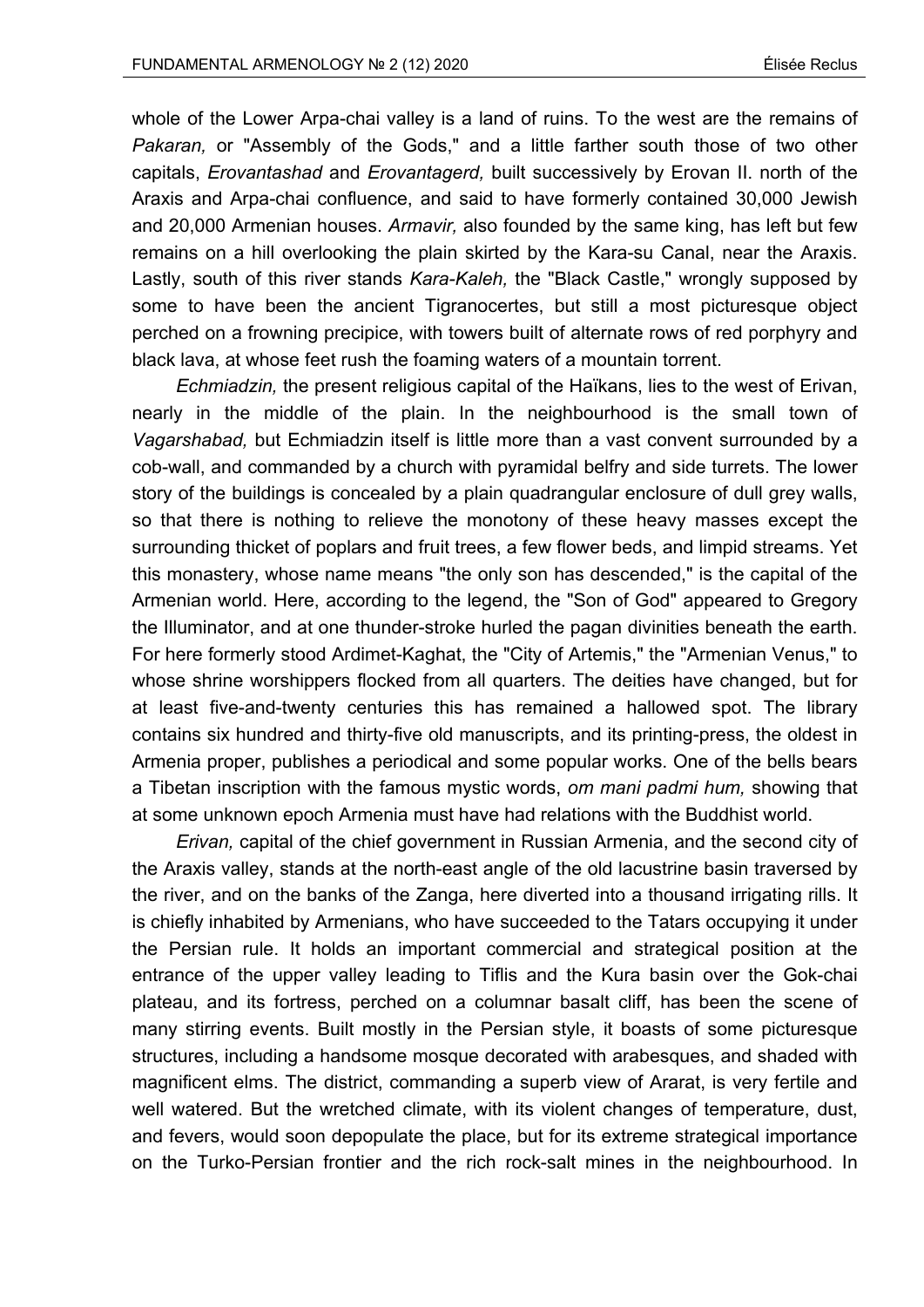summer the Russian officials retire to Semonovka, Delijan, and other sanitaria among the surrounding hills. The copper mines of this region are no longer worked.

East of Erivan are the ruins of *Bash-Karni,* or Garni, another old capital, which the natives pretend was founded four thousand years ago, and which contains the remains of a Greek temple, probably dedicated to the Armenian Venus. But more remarkable than its ruins are its basalt columns, blue, green, red, and other igneous rocks, the scene of former eruptions, through which now foams a mountain stream. In the same wild and rugged region lies *Kegart,* Kergash, or Aïrivank, the "Convent of Hell," half of which is hollowed out of the tufa and lavas. In the centre of the plain, watered by the Karni-chai, stood *Artaxates,* built by Artaxias, General of Antiochus, on the plains of Hannibal, and which remained the capital of Armenia till destroyed by Corbulo in the reign of Nero. It was succeeded by Neronia, which yielded later on to Vagarshabad, and was finally overthrown by Sapor II. in 370, when its 200,000 Armenian and Jewish inhabitants were put to the sword or carried captive into Persia.

*Nakhichevan,* or Nakhijevan, capital of the district stretching south-east of Ararat, is said to be even an older place than Echmiadzin, having been traditionally founded by Noah after planting the first vine on the slopes of Ararat. Its very name means the "First Dwelling," and a mound is shown in the neighbourhood in which Noah is supposed to be buried. The town, already mentioned by Pompey under the name of Naxuana, has been repeatedly rebuilt, and all the present houses are constructed of stones from previous ruins. The gateway of an old palace flanked by two brick minarets bears a Persian inscription surrounded by rich arabesques, and near it stands the "Tower of the Khans," a twelve-sided building bearing a long inscription with letters in relief. Nakhichevan is now inhabited chiefly by Tatars occupied with gardening and vine growing, and has been much reduced since the time of the Persian rule, when it had a population of 40,000. The district is well watered, and in the neighbouring hills are rich salt mines, worked since prehistoric times. The millstones, cut from a variegated sandstone, are highly esteemed throughout Armenia.

South-west of Nakhichevan is the frontier station of *Jufa,* on the banks of the Araxis, and facing an old Persian caravanserai, which is commanded by a stronghold perched on a red sandstone escarpment. At the beginning of the seventeenth century Jufa was the richest and most industrious place in Armenia, with a population of 40,000. But Shah Abbas the "Great" commanded the inhabitants to emigrate in mass to New Jufa, near Ispahan, those who lagged behind being thrown into the river, and the town burnt to the ground. Its most noteworthy remains are its ruined bridge and the tombs of its vast necropolis. In 1854 the population had dwindled to ten families living in a ruined caravanserai.

*Ordubat* stands on the Araxis, below Jufa, near the Migri Gorge, south of the Karabagh Mountains. It is the pleasantest place in Armenia, being in a fertile district watered by numerous streamlets and irrigation rills, and studded with villas scattered over the wooded heights of the neighbourhood. A few miles to the north-west is the